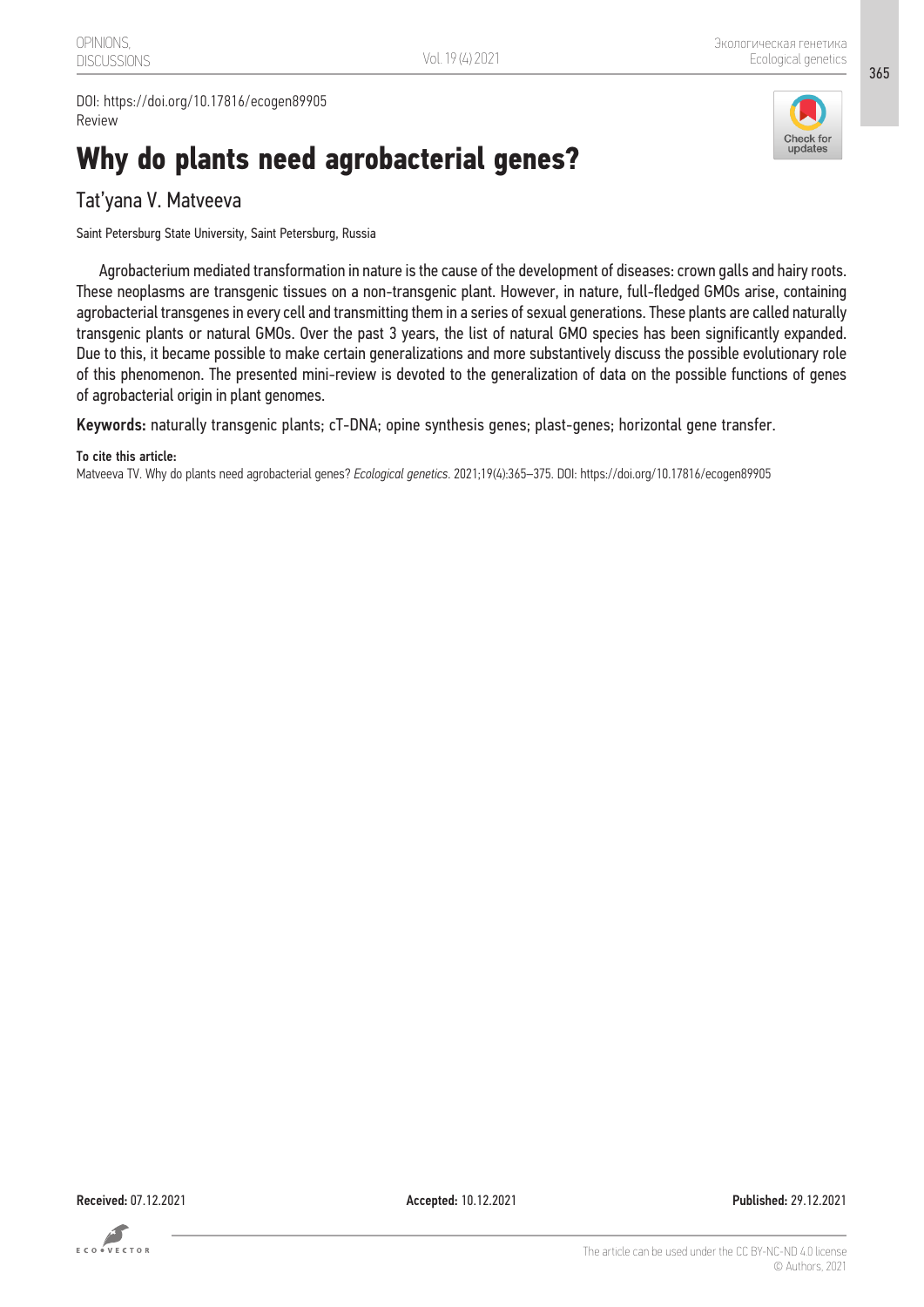DOI: https://doi.org/10.17816/ecogen89905 Обзорная статья

# **Зачем растениям агробактериальные гены?**

### Т.В. Матвеева

Санкт-Петербургский государственный университет, Санкт-Петербург, Россия

Агробактериальная трансформация в природе является причиной развития заболеваний: корончатых галлов и косматых корней. Эти новообразования представляют собой трансгенные ткани на нетрансгенном растении. Однако в природе возникают полноценные генетически модифицированные организмы, содержащие агробактериальные трансгены во всех клетках и передающие их в ряду половых поколений. Эти растения называют природно-трансгенными или природными генетически модифицированными организмами. За последние 3 года список видов природных генетически модифицированных организмов был существенно расширен. Благодаря этому стало возможным сделать определенные обобщения и более предметно обсуждать возможную эволюционную роль данного явления. Представленный мини-обзор посвящен обобщению данных относительно возможных функций генов агробактериального происхождения в геномах растений.

Ключевые слова: природно-трансгенные растения; клТ-ДНК; гены синтеза опинов; *plast*-гены; горизонтальный перенос генов.

#### Как цитировать:

Матвеева Т.В. Зачем растениям агробактериальные гены? // Экологическая генетика. 2021. Т. 19. № 4. С. 365–375. DOI: https://doi.org/10.17816/ecogen89905

366

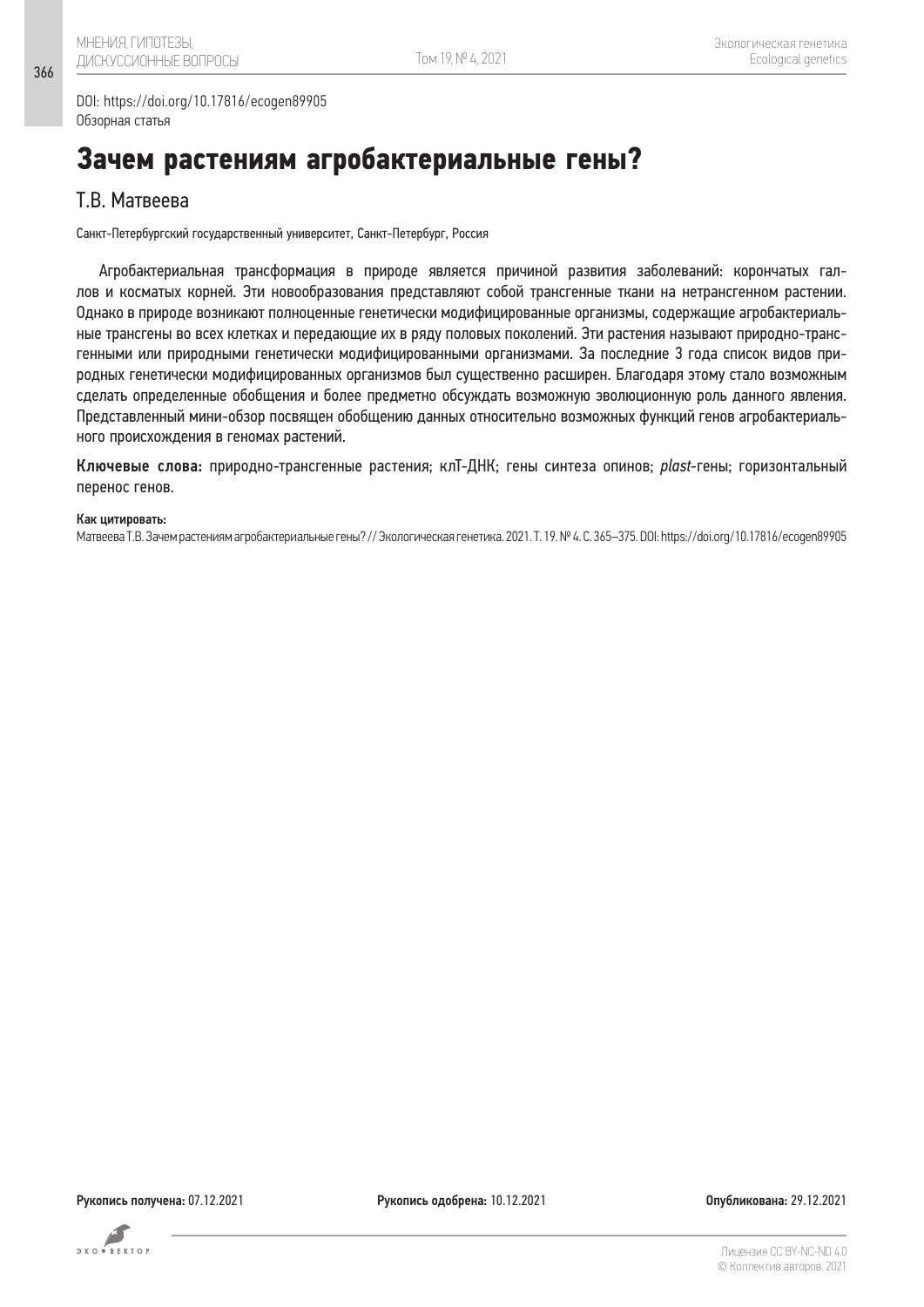## INTRODUCTION

Agrobacteria are a group of soil bacteria consisting of representatives of several genera [1] able to transfer a fragment of their own DNA, called T-DNA (transferred DNA), and integrating it into the plant genome [2]. In the most cases, during such a transformation, only a part of the plant tissues is transgenic, as a rule, in the region of the root collar. Other tissues, including tissues of generative organs, remain nontransgenic [3].

There are examples of T-DNA occurring in the genome of a whole plant. When this happens, T-DNA is passed down for generations. Such T-DNA is called cellular T-DNA (cT-DNA), and plants containing it are called naturally transgenic or natural genetically modified organisms (nGMOs) [4]. In this study, we are dealing with horizontal gene transfer from agrobacteria to plants. The role of horizontal gene transfer in plant evolution has not yet been fully studied [5].

Based on our knowledge of the role of horizontal gene transfer in the evolution of prokaryotes, we can assume similar effects occur in eukaryotes, namely, the acquisition and inheritance of new traits that provide selective advantages, which can be divided into two groups:

- 1) improvement of existing functions, and
- 2) emergence of new functions in the recipient (for example, changes in nutrition, new protective functions) [6–8].

The first nGMOs resulting from ancient agrobacterial transformation were described in the genus *Nicotiana* L. [9], later they were detected by molecular genetic methods in two more genera, *Linaria* Mill. and *Ipomoea* L. [10–12]. In 2017, we published a review on the biological aspects of the naturally transgenic plants known at that time and the possible functions of genes obtained by plants from agrobacteria [13]. At that time, the functions of cT-DNA included the following:

- increase in root mass to adapt to plant growth in arid conditions,
- immunity to repeated agrobacterial infection,
- • increased regenerative capacity,
- transition to earlier flowering and, as a result, transition to an annotinous life cycle, and
- influence on the communities of microorganisms of the rhizosphere and phyllosphere of the plant [13].

In recent years, the list of natural GMOs has increased substantially through the use of bioinformatic methods [14, 15]. Thus, the time has come for a new review of the functions of cT-DNA and the evolutionary role of the horizontal transfer of agrobacterial genes in plants. This review is focused on this subject.

#### New taxa of natural GMOs

The development of next generation sequencing methods has provided new opportunities for studying plant genomes, resulting in incremental growth of data on the their structure. Constantly updated databases are a valuable source for searching for new nGMOs [14].

Analysis of the sequenced genomes of land plants allowed us to identify homologues of agrobacterial genes only within the angiosperm division. At present, it is generally accepted that agrobacteria transform dicotyledons much more efficiently than they do monocotyledons [16]. This idea is supported by data on the distribution of natural GMOs. Among several dozen species of new natural GMOs, only two of them are monocotyledons. The systematic position of one of them (*Dioscorea alata* L.) is debatable, and the other species (*Musa acuminata* Colla) is assigned to natural GMOs only based on data obtained from the analysis of the root transcriptome [14]. Thus, these data require further research and careful interpretation.

Among the dicotyledonous plants, the confinement of naturally transgenic species to a specific taxonomic group was not noted. Natural GMOs are described within the orders Malpighiales, Fabales Rosales, Cucurbitales, Fagales, Brassicales, Myrtales, Sapindales, Caryophyllales, Cornales, Ericales, Lamiales, Solanales [14, 15]. The geography of distribution of naturally transformants is wide, ranging from the tropics and subtropics (neem, representatives of the genus *Camellia* L.) to forest-tundra and tundra (e.g., representatives of the genus *Vaccinium* L.), and covers all continents, except for Antarctica [14, 17–20]. The list of natural GMOs includes many cultivated plants used by people from different countries for food as well as medicinal plants. Such plants include tea, guava, peanuts, hops, sweet potatoes, and cranberries. According to preliminary estimates, about 7% of dicotyledonous plants may contain traces of agrobacterial transformation in their genomes. This estimate is based on data on the share of natural GMOs among dicotyledonous species with sequenced genomes [14].

#### Is it worth searching a single function of cT-DNA for all natural GMOs?

To answer this question, it is necessary to evaluate the cT-DNA structures of natural GMOs and the diversity of intact genes in them.

Before considering the diversity of cT-DNA, we will briefly outline the main groups of genes in it. T-DNA usually contains genes for the synthesis of opines, the products of which are required for the nutrition of bacteria [21]. In addition to opine synthases, cT-DNA encodes oncogenes that cause neoplastic tissue growth and are represented by phytohormone synthesis genes and *plast* genes. The mechanism of influence of hormonal genes on plant morphogenesis has been known for a long time, while *plast* genes and the mechanisms of their action have been studied much less [22, 23].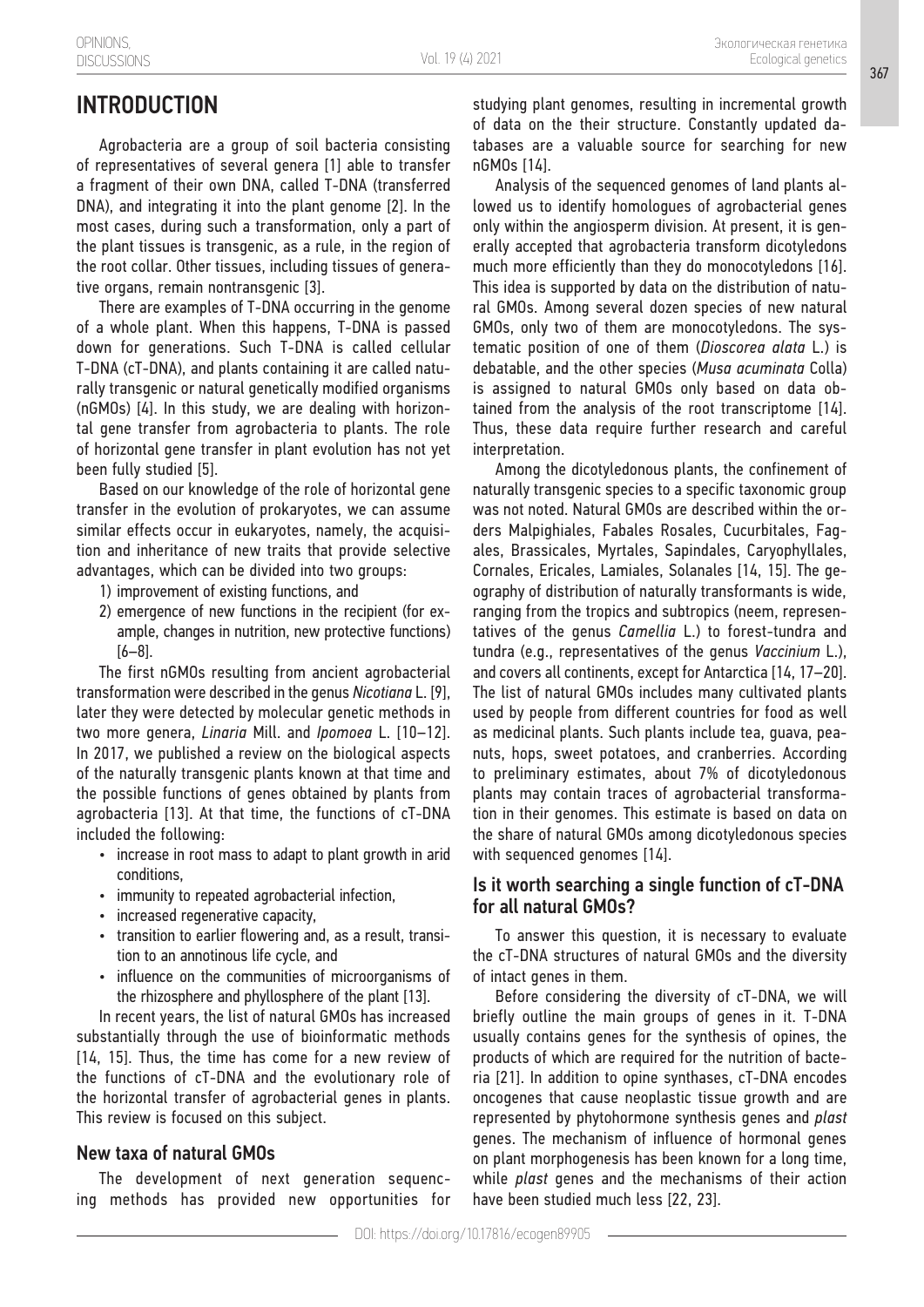

**Fig. 1.** Number of genera of natural GMOs with different cT-DNA structures (*a*) and types of extended cT-DNA structures (*b*)

The discussion on the functions of cT-DNA in natural GMOs started from the moment they were described. The discussion was centered on which of the genes (oncogenes or opine synthases) are the most important acquisitions of plants involved in evolution [4]. However, the discussion was hampered by a lack of factual material for research and generalizations. Now the situation has changed. By the beginning of 2021, 36 genera of angiosperms were already known, within which natural transgenic species were described [14, 15]. Among them, the most dominant are those whose cT-DNA contains only genes for the synthesis of opines (Fig. 1, *a*). This phenomenon can be explained in at least three ways. First, in currently known T-DNA, genes for synthesis of opines are located closer to the right border; therefore, they enter the plant cell first in the course of transformation. If T-DNA transfer is terminated untimely, than the opine synthesis genes could enter the recipient cel without oncogenes [21]. Second, we can expect the presence of strains of agrobacteria whose T-DNA contains only genes for opine synthase. Third, the possibility of transformation of plants with extended T-DNA and the loss of most of it during the evolution of the descendants of the natural transformants with the preservation of only opine synthesis genes cannot be excluded [24].

368

Species containing extended T-DNA fragments with oncogenes and genes for opine synthesis rank second in terms of abundance. Extended cT-DNA are mostly represented by inverted imperfect repeats (Fig 1b) and often contain well-known T-DNA genes and new poorly studied sequences, usually attributed to *plast* genes [14, 15, 25, 26], which indicates a wider variety of agrobacterial strains transforming plants than we previously believed.

The least abundant are cT-DNA containing only oncogenes [14, 15, 24]. Among them, special attention should be paid to *plast* genes found in representatives of the genera *Vaccinium* L. and *Nyssa Gronov* ex L. They are of interest because they are phylogenetically close to the *plast* gene sequences found in some basidiomycete fungi [14, 15].

Analysis of ORFs in all three types of cT-DNA for the presence of premature stop codons or mutations that cause frame shifts shows that some of the genes there remain intact, while others mutate [14–16]. More intact sequences have been preserved among opine synthases [15] but there are quite a lot of intact ones among *plast* genes as well.

We can, therefore, conclude that different natural GMOs have different sets of intact genes in their cellular T-DNA. This means that cT-DNA does not have a universal function. In different groups of plants, evolution used forms with various combinations of transgenes, and then far from all of them were preserved intact.

#### Possible functions of cT-DNA *plast* genes

Before discussing the cT-DNA *plast* genes, let us briefly consider what is generally known about this family of genes. The name *plast* genes comes from the words "developmental plasticity." The term was coined to emphasize the ability of these genes to change plant morphogenesis in various ways during the transformation of wild-type plants [26]. Levesque et al. [27] suggest that *plast* genes may have similar functions associated with their common origin, and that their divergence may be an adaptation to different plant species. The best-known members of this family are the genes *rolA, rolB, rolC, ORF13*, and *ORF14* genes from *Rhizobium rhizogenes* (Riker et al. 1930) Young et al. (2001), gene *6b* from *Agrobacterium tumefaciens* (Smith and Townsend 1907) Conn 1942 (Approved Lists 1980) emend. Hördt et al. 2020 [26]. The analysis of their functions is complex due to the fact that some morphogenetic effects may coincide in different genes, while others may differ. For example, the *rolB* gene product is sufficient to induce root formation. *RolC* is not able to independently induce root formation, but exhibits a synergistic effect with *rolB* [26]. Transgenic plants containing only *rolB* or only *rolC* differ in leaf color (the former are dark green, the latter are light green), which indicates antagonism of the action of genes [26].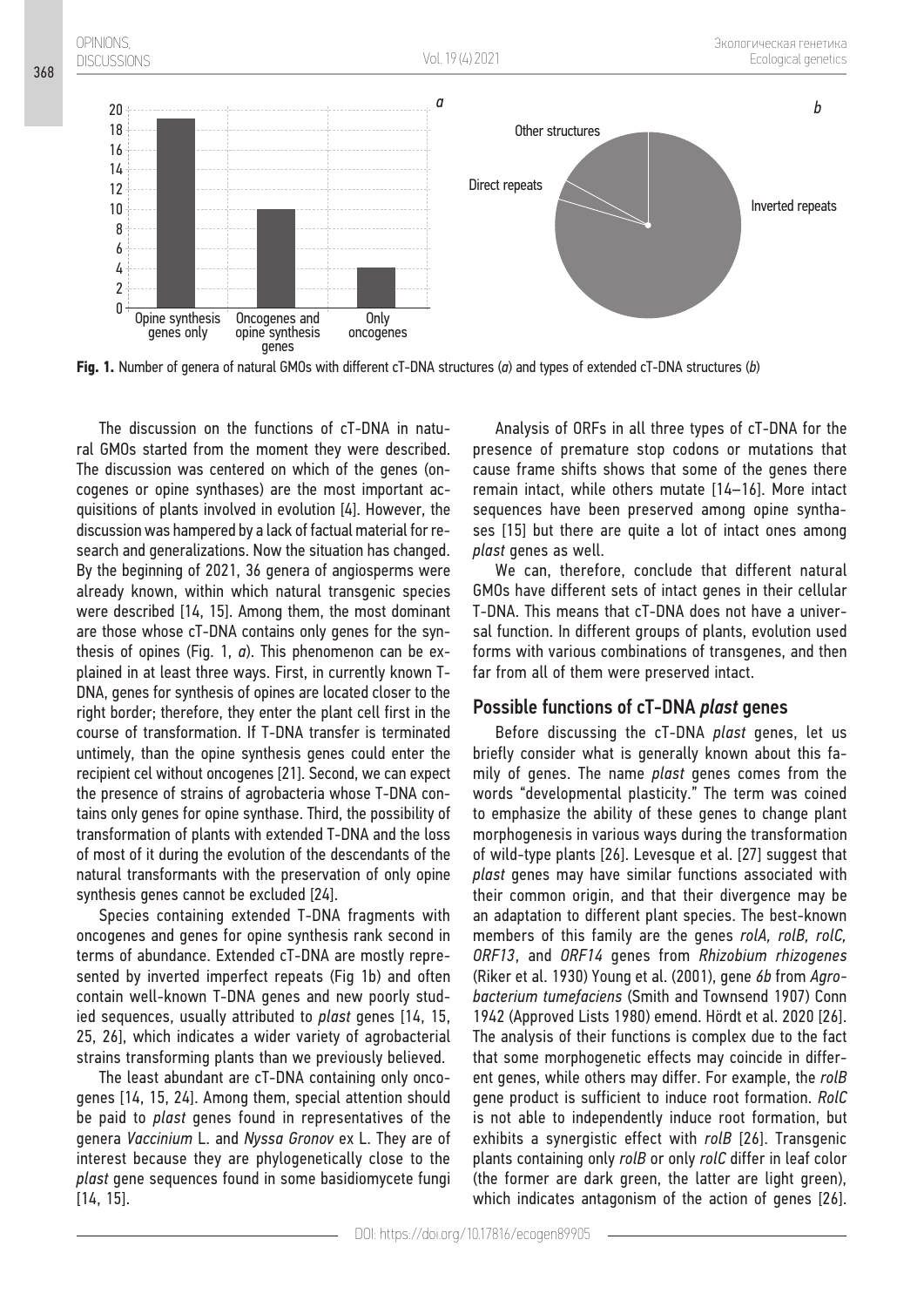It is believed that *rolB* has meristem-inducing activity [28, 29], but it also causes necrosis of tobacco leaves [30] whereas *rolC* suppresses the necrotic effects induced by *rolB*. The introduction of *rolC* into the genome of cultivated tobacco and carnations (*Dianthus caryophyllus* L.) leads to the stimulation of shoot formation [26, 31], and in the cell culture of ginseng (*Panax ginseng* C.A. Mey.) it stimulates somatic embryogenesis [32]. The *ORF13* gene product enhances the effect of *rolB* in inducing root generation. However, the expression of orf13 in tobacco [33, 34], tomato [35], and arabidopsis [36] resulted in various changes in the height of transgenic plants up to dwarfism. *ORF14* does not have a clear phenotypic effect. However, the fact that the *rolA, rolB, rolC, ORF13, ORF14* genes are always located close to one another in T-DNA suggests their possible involvement in the control of the overall process [26]. Possibly, the different combinations of genes from this set function predominantly in different plants. That is, the "inclusion" of specific genes depends on the molecular genetic characteristics of the recipient.

The molecular mechanisms of action of genes remain completely incomprehensible. The fact that *plast* genes have been described not only in naturally transgenic plants but also in some fungi [22] suggests that if there is a certain common function of all *plast* genes, it should affect some basic biochemical processes characteristic not only for plants [26].

So far, there has been no direct evidence of the functioning of *plast* genes of cT-DNA in natural GMOs. However, some indirect arguments clearly indicate that *plast* genes can affect the growth of natural transformants. The *rolC, orf13,* and *orf14* genes often remain intact in naturally transgenic plants and are expressed [12, 22, 37]. A complete list of expressed genes can be reconstructed from the review [4] and article [14] that we published earlier.

The *plast*-gene-associated functions of cT-DNA previously discussed in the literature included an increase in root mass, an increase in regenerative capacity, and a transition to earlier flowering and one-year life cycles [13]. There is no clear evidence supporting the latter function. On the contrary, we detected the predominance of perennial forms among nGMOs in the presence of annual nontransgenic species, at least in toadflax [13]. The expanded list of nGMOs for 2021 is interesting in that among the carriers of *plast* genes, there were many ligneous plant forms, confirming that they are perennial plants [14, 15]. Thus, the new data supports our previous findings. Nevertheless, the identification of new nGMOs with this T-DNA function as a key function cannot be ruled out.

As for the increase in regenerative capacity and induction of root formation, the role of *plast* genes in the implementation of these functions should be discussed separately. At present, *plast* gene expression has been demonstrated by molecular methods in representatives of the genera *Nicotiana* (*NgrolC, trolC, Ngorf13*, and *torf13*) [22, 25, 38], *Linaria* (*rolC*) [39], *Ipomoea* (*rolB/C-like, orf13, gene c*) [10, 40]. When overexpressed in tobacco, *Ngorf13* causes the formation of dark green rounded leaves [41], overexpression of Ng*rol*C [42] and t*rol*C [43] leads to a dwarf phenotype and the formation of lanceolate, pale green leaves, whereas t*orf*13 induces green calli on carrot disks [44]. In naturally transgenic toadflax, tissue-specific expression of the Lv*rolC* transgene was demonstrated during plant regeneration from root explants on a hormone-free medium, which may indicate the involvement of the gene product in the regulation of this process [39]. In previous publications, we discussed the effect of *rol*-genes on the regenerative capacity of *Nicotiana* species [4, 13]. We concluded that the peculiarities of plant morphogenetic reactions can be determined, among other things, by a combination of intact *rol*-genes and their level of expression in a particular genotype.

Analysis of the transcriptomes deposited with the NCBI can be used for the primary search for the expressed genes of new natural GMOs. The currently available data can be interpreted in support of expression of *plast* genes in plants of the genus *Vaccinium* and *Diospyros* [14, 15].

The morphogenetic effects of *plast* genes, their role in the regulation of secondary metabolism and carbohydrate metabolism are discussed in the literature. The most common biologically active secondary plant metabolites include alkaloids, polyphenolic compounds (flavonoids, terpenoids, coumarins, saponins) and essential oils. All these compounds are efficiently synthesized in cultures of hairy roots [45, 46]. Under natural conditions, they are involved in the protection of plants from adverse abiotic factors as well as in the regulation of interaction of plants with other organisms.

Although there is no direct evidence of the involvement of cT-DNA genes in the control of the content of secondary metabolites, this role cannot be ruled out yet. Palazon et al showed that the *rolC* gene increases nicotine synthesis in transgenic tobacco obtained under laboratory conditions, and the introduction of a cassette from *rolA, rolB,* and *rolC* into the plant genome increases the nicotine level more than a single *rolC* gene does. So, far, no specific mechanisms of regulation of this process have been identified [47–49].

In tobacco, toadflax, and model transgenic arabidopsis plants, the effect of *rolC* and gene *6b* on sugar metabolism was revealed [43, 50]. This function is discussed as some common property of various *plast* genes, preserved by them from a common ancestral sequence. This hypothesis is confirmed by our preliminary data from the analysis of samples of cranberry (*Vaccinium macrocarpon* Ait. and *V*. *oxycoccos* L.), contrasting with the presence of a full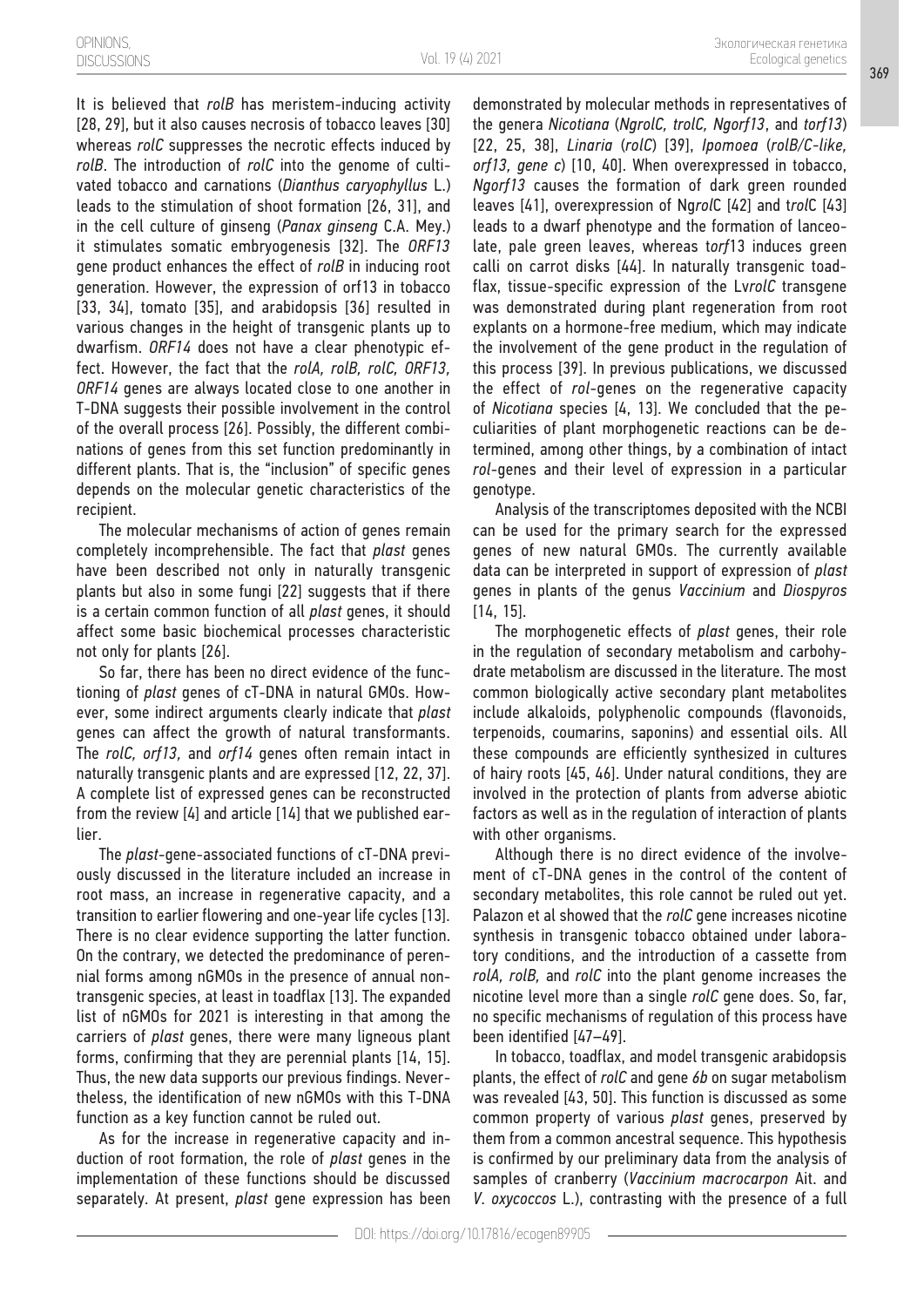length *plast* gene previously unknown among agrobacterium strains. The content of monosaccharides is higher in shoots of cranberry forms with a full length *plast* gene compared to samples containing mutant alleles of the gene with a large deletion [51].

Thus, the involvement of *plast* genes in the control of plant morphogenesis cannot be ruled out although this process is not known yet. The regulation is probably implemented through the control of carbohydrate metabolism, and perhaps through other mechanisms. The control of plant secondary metabolism is an important component of the regulation of plant-microbial interactions, because secondary metabolites can both attract and repel microbes and insects [45, 46], demonstrating an important ecological role. However, there is another class of compounds that can attract specific microbes. These are opines.

#### Opine synthase

Opine synthases are the most common transgenes in natural transformants. The functions of opine synthases are quite clear and have been studied in detail in relation to agrobacterial strains of various origins.

In the case of natural GMOs, the greatest success was achieved in the study of opine synthases, for which not only expression at the RNA level was demonstrated in dozens of species [24], but also the ability of plants to accumulate the corresponding opines. Thus, deoxyfructosylglutamine was found in naturally transgenic cultivated tobacco plants, and mikimopine was revealed in the tissues of another nGMO, dodder, [52, 53]. Opines can be used as sources of carbon and nitrogen not only by bacteria, but also by fungi that have enzymes for their catabolism [54]. We can assume that opine synthases play a role in the regulation of the composition of microbial communities in the plant rhizosphere. This is supported by the fact that, in addition to natural GMOs, opine synthase genes have been described in many bacteria outside the group of agrobacteria and are also widely distributed in the genomes of ascomycete fungi [55]. In fungi, a certain mosaic structure was noted in terms of the location on the phylogenetic tree of species and isolates containing specific opine synthases in relation to the owners of other opine synthases within one larger taxon. This aspect can be interpreted in support of the role of horizontal gene transfer in the spread of opine synthases among fungi [55]. Most of the currently discussed opine synthases are annotated in sequenced genomes, based on their homology to known genes, and their real functions are yet to be studied using molecular and biochemical methods. The outcomes of these studies may include already known opines in organisms where they have not been studied before, and new variants of opines that have a certain structural similarity to previously known ones. In addition, new data on the role of opine synthases in the regulation of the

formation of plant communities with bacteria and fungi can be expected in the coming years. To confirm this idea, the growing interest in the use of rhizopines to attract beneficial bacteria to the rhizosphere can be indicated. Rhizopines, although different from opines of agrobacteria, perform a similar function to them, attracting rhizobia, capable of metabolizing them, into the plant rhizosphere. In order to control the structure of the microbial community in the laboratory, successful attempts have been made to plants metabolic engineering. The study resulted in transgenic plants synthesizing rhizopines, which, in turn, attracted rhizobia [56]. In the case of natural GMOs, nature has done all the work for us.

If we evaluate the diversity of opine synthases in natural GMOs, then the largest number of intact sequences is described for homologues of mikimopine synthases and cucumopine synthases. Although these are different genes, their products, mikimopine and cucumopine, are isomers [24]. Cucumopine and mikimopine synthases are the most attractive candidates for further research and development of approaches to modify microbial communities in the plant rhizosphere.

#### Do pGMOs become immune to re-transformation?

To date, species with multiple cT-DNA inserts have been described among natural GMOs. These species belong to the genera such as *Nicotiana* L., *Ipomoea* L., *Diospyros* L., *Parasponia* Miq., *Trema* Lour*.*, *Silene* L. [14, 15, 25]. Among them, special attention should be paid to species of the genera *Nicotiana, Diospyros,* and *Parasponia*. Their genomes contain multiple cT-DNA organized as inverted repeats. In *Nicotiana tomentosiformis* L., all four cT-DNAs in the genome are organized as inverted repeats [25], in *Diospyros lotus* L., three out of seven are repeats [15], and in *Parasponia andersonii* Planch. eight out of nine are repeats [14]. Comparing the sequences of the right and left T-DNA arms, we can understand which of them diverged more. Thus, it is possible to perform a relative dating of transformational events (and reveal which of them happened earlier and which one happened later). This simple analysis enables us to draw an important conclusion that the transformational events in the evolution of these genera occurred sequentially, but not simultaneously. When the phylogeny of the genus is studied well by traditional methods, it is possible to link the relative dating to the time scale. Thus, it was revealed that hundreds of thousands of years passed between transformational events in tobacco [25]. Since repeated successive transformations took place in the evolution of representatives of three unrelated plant genera, we can state that the idea of a protective function of cT-DNA against repeated transformations is untenable. On the contrary, it can be assumed that there are species prone to transformation. By identifying their common characteristics and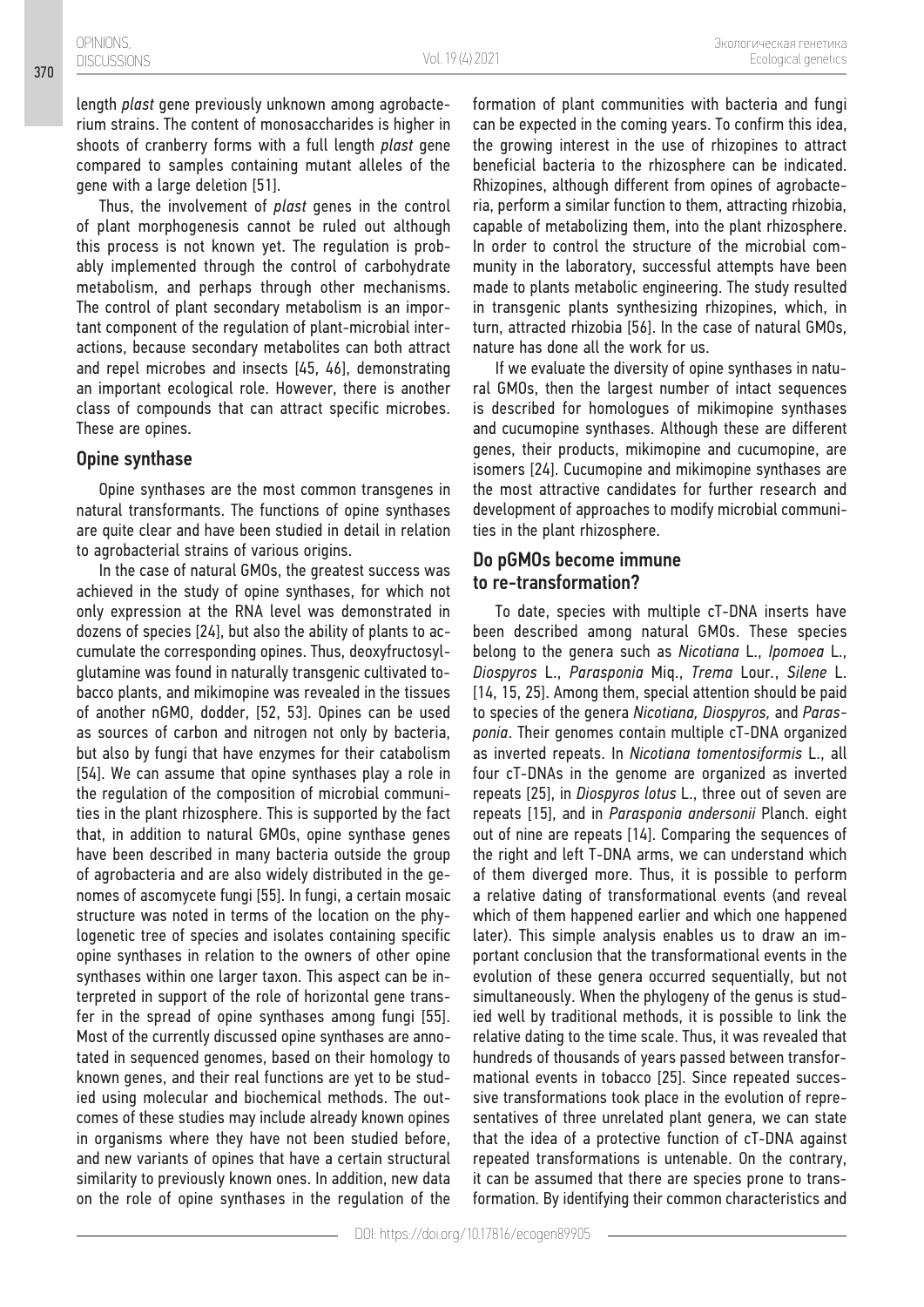introducing the identified traits into the genomes of other plants, it is possible to optimize further plant transformation protocols in the laboratory.

### **CONCLUSION**

Our review has revealed that horizontal gene transfer from agrobacteria to plants has occurred and is occurring at a higher frequency than previously believed [14]. As a result of such a transfer, forms with various combinations of intact T-DNA genes are preserved in nature, while the other part of the genes mutates or is completely lost. If an extended T-DNA enters the genome during horizontal gene transfer, the forms with cT-DNA organized as an inverted repeat are taken by selection with a higher probability. Probably, this structure suppresses the expression of T-DNA genes, which softens the effect of agrobacterial oncogenes on plant morphogenesis. Further, under conditions of partial suppression of gene expression, selection starts in favor of specific gene combinations. In each case, the combination may be different, which is consistent with Levesque's idea on divergence of *plast* genes to different host plants. This results in a wide variety of natural GMOs.

In some plants, the process of such transformation can be repeated several times. It may result in the

### **REFERENCES**

1. Ormeno-Orrillo E, Servín-Garciduenas LE, Rogel MA, et al. Taxonomy of rhizobia and agrobacteria from the *Rhizobiaceae* family in light of genomics. *Syst Appl Microbiol*. 2015;38(4):287–291. DOI: 10.1016/j.syapm.2014.12.002

2. Chilton MD. *Agrobacterium* Ti plasmids as a tool for genetic engineering in plants. In: Rains DW, Valentine RC, Hollaender A, editors. *Genetic Engineering of Osmoregulation, Basic Life Sciences*. Boston: Springer, MA, 1980;14:23–31. DOI: 10.1007/978-1-4684-3725-6\_3

3. Nester EW. *Agrobacterium*: nature's genetic engineer. *Front Plant Sci.* 2014;5:730. DOI: 10.3389/fpls.2014.00730

4. Matveeva TV. *Agrobacterium*-mediated transformation in the evolution of plants. *Curr Top Microbiol Immunol*. 2018;418:421–441. DOI: 10.1007/82\_2018\_ 80

5. Aubin E, El Baidouri M, Panaud O. Horizontal Gene Transfers in Plants. *Life (Basel)*. 2021;11(8):857. DOI: 10.3390/life11080857

6. Koonin EV, Wolf YI. Evolution of microbes and viruses: a paradigm shift in evolutionary biology? *Front Cell Infect Microbiol*. 2012;13(2):119. DOI: 10.3389/fcimb.2012.00119

7. Richardson AO, Palmer JD. Horizontal gene transfer in plants. *J Exp Bot*. 2007;58(1):1–9. DOI: 10.1093/jxb/erl148

8. Husnik F, McCutcheon JP. Functional horizontal gene transfer from bacteria to eukaryotes. *Nat Rev Microbiol*. 2018;16(2):67–79. DOI: 10.1038/nrmicro.2017.137

9. White FF, Garfinkel DJ, Huffman GA, et al. Sequences homologous to *Agrobacterium rhizogenes* T-DNA in the genomes of uninfected plants. *Nature*. 1983;3012:348–350. DOI: 10.1038/301348a0

acquisition of new genes, such as additional opine synthases. Further, cT-DNAs within the same genome can evolve independently of each other.

Recently, evidence is accumulating in support of functioning of T-DNA genes. In the future, we can expect an increase in the number of scientific articles describing new opine synthases, their products, and their functional role in ecosystems.

In addition, the description of new representatives of *plast* genes can be predicted. This may become valuable material for elucidating the basic functions of the genes of this family.

The accumulated information on new natural GMOs is valuable for future studies of the role of genes obtained by plants from agrobacteria during evolution, for studies of the diversity of agrobacteria strains, and for studies of the function and evolution of cT-DNA genes in natural transformants.

### ADDITIONAL INFORMATION

**Author contributions.** The author confirms that his authorship complies with the international ICMJE criteria.

**Funding.** This work was supported by the Russian Science Foundation (grant No. 21-14-00050).

10. Kyndt T, Quispe D, Zhai H, et al. The genome of cultivated sweet potato contains *Agrobacterium* T-DNAs with expressed genes: an example of a naturally transgenic food crop. *PNAS*. 2015;112(18):5844–5849. DOI: 10.1073/pnas.1419685112

11. Matveeva TV, Bogomaz DI, Pavlova OA, et al. Horizontal gene transfer from genus *Agrobacterium* to the plant *Linaria*  in nature. *Mol Plant Microbe Interact*. 2012;25(12):1542–1551. DOI: 10.1094/MPMI-07-12-0169-R

12. Matveeva TV, Kosachev PA. Sequences homologous to *Agrobacterium rhizogenes rolC* in the genome of *Linaria acutiloba*. Proceedings of 2013 International Conference on Frontiers of Environment, Energy and Bioscience (ICFEEB2013). China, Beijing: 2013. P. 541–546.

13. Matveeva TV, Sokornova SV. Biological traits of naturally transgenic plants and their evolutional roles. *Russian Journal of Plant Physiology*. 2017;64(5):635–648. (In Russ.) DOI: 10.1134/S1021443717050089 14. Matveeva TV, Otten L. Widespread occurrence of natural genetic transformation of plants by *Agrobacterium*. *Plant Mol Biol*. 2019;101:415–437. DOI: 10.1007/s11103-019-00913-y

15. Matveeva TV. New naturally transgenic plants: 2020 update. *Biol Commun*. 2021;66(1):36–46. DOI: 10.21638/spbu03.2021.105

16. Lutova LA, Matveeva TV. *Gennaya i kletochnaya inzheneriya v biotekhnologii vysshikh rastenii: uchebnik*. Tikhonovich IA, editor. Saint Petersburg: Eco-Vector, 2016. 167 p. (In Russ.)

17. https://www.plantarium.ru/ [Internet]. Plantarium. Rasteniya i lishainiki Rossii i sopredel'nykh stran: otkrytyi onlain atlas i opre-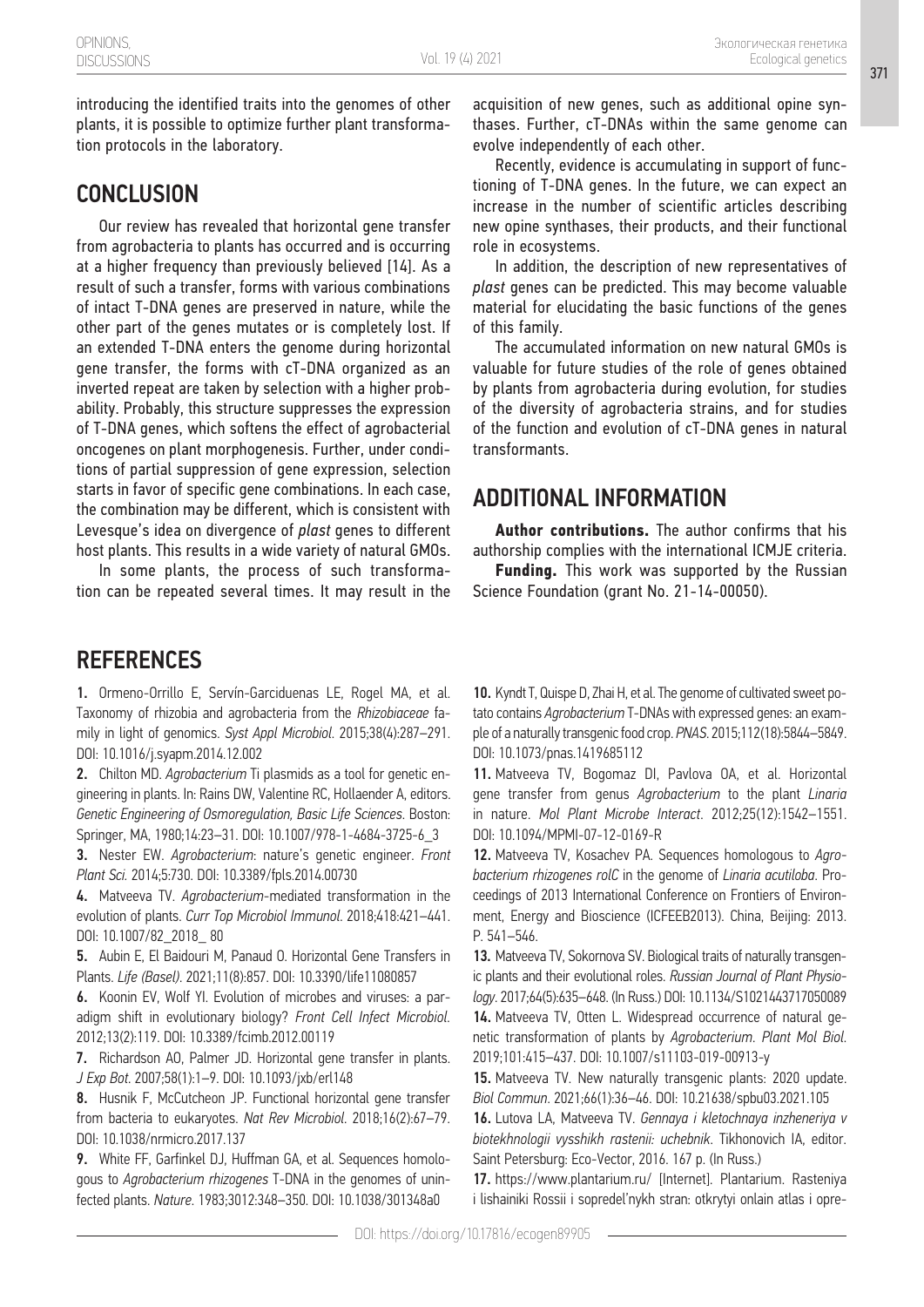delitel' rastenii [cited 1 November 2021]. Available from: https:// www.plantarium.ru/. (In Russ.)

18. Morton J. Surinam cherry. In: *Fruits of warm climates*. Miami, 1987. P. 386–388.

19. Murav'eva DA. *Tropicheskie i subtropicheskie lekarstvennye rasteniya 2-e izd. pererab. i dop*. Moscow: Meditsina, 1983. 336 p. (In Russ.)

20. Elenevskii AG. *Botanika*. *Sistematika vysshikh, ili nazemnykh, rastenii*. Moscow: Akademiya, 2004. (In Russ.)

21. Vladimirov IA, Matveeva TV, Lutova LA. Opine biosynthesis and catabolism genes of *Agrobacterium tumefaciens* and *Agrobacterium rhizogenes*. *Russian Journal of Genetics*. 2015;51(2):137–146. (In Russ.) DOI: 10.1134/S1022795415020167

22. Chen K, Dorlhac de Borne F, Sierro N, et al. Organization of the TC and TE cellular T-DNA regions in *Nicotiana otophora* and functional analysis of three diverged TE-*6b* genes. *Plant J*. 2018;94(2):274–287. DOI: 10.1111/tpj.13853

23. Chen K, Otten L. Natural *Agrobacterium* transformants: recent results and some theoretical considerations. *Front Plant Sci*. 2017;8:1600. DOI: 10.3389/ fpls.2017.01600

24. Matveeva TV, Otten L. Opine biosynthesis in naturally transgenic plants: Genes and products. *Phytochemistry*. 2021;189:112813. DOI: 10.1016/j.phytochem.2021.112813

25. Chen K, Dorlhac de Borne F, Szegedi E, Otten, L. Deep sequencing of the ancestral tobacco species *Nicotiana tomentosiformis* reveals multiple T-DNA inserts and a complex evolutionary history of natural transformation in the genus *Nicotiana*. *Plant J*. 2014;80(4):669–682. DOI: 10.1111/tpj.12661

26. Otten L. Natural *agrobacterium*-mediated transformation in the genus *Nicotiana*. In: Ivanov N, Sierro N, Peitsch MC, editors. *The Tobacco Plant Genome*. Springer, 2020. P. 195–209. DOI: 10.1007/978-3-030-29493-9\_12

27. Levesque H, Delepelaire P, Rouze P, et al. Common evolutionary origin of the central portions of the Ri TL-DNA of Agrobacterium rhizogenes and the Ti T-DNAs of Agrobacterium tumefaciens. *Plant Mol Biol*. 1988;11:731–744. DOI: 10.1007/BF00019514

28. Altamura MM, Capitani F, Gazza L, et al. The plant oncogene *rolB* stimulates the formation of flower and root meristemoids in tobacco thin cell layers. *New Phytol.* 1994;126(2):283–293. DOI: 10.1111/j.1469-8137.1994.tb03947.x

29. Koltunow AM, Johnson SD, Lynch M, et al. Expression of *rolB* in apomictic *Hieracium piloselloides* Vill. causes ectopic meristems in planta and changes in ovule formation, where apomixis initiates at higher frequncy. *Planta*. 2001;214:196–205. DOI: 10.1007/s004250100612

30. Schmülling T, Schell J, Spena A. Single genes from *Agrobacterium rhizogenes* influence plant development. *EMBO J.* 1988;7(9): 2621–2629. DOI: 10.1002/j.1460-2075.1988.tb03114.x

31. Casanova E, Trillas MI, Moysset L, Vainstein A. Influence of rol genes in floriculture. *Biotechnol Adv.* 2005;23(1):3–39. DOI: 10.1016/j.biotechadv.2004.06.002

32. Gorpenchenko TY, Kiselev KV, Bulgakov VP, et al. The *Agrobacterium rhizogenes rolC*-gene induced somatic embryogenesis and shoot organogenesis in *Panax ginseng* transformed calluses. *Planta*. 2006;223:457–467. DOI: 10.1007/s00425-005-0102-2

33. Hansen G, Vaubert D, Heron JH, et al. Phenotypic effects of overexpression of *Agrobacterium rhizogenes* T-DNA ORF13 in transgenic tobacco plants are mediated by diffusible factor(s). *Plant J.* 1993;4(3):581–585. DOI: 10.1046/j.1365-313X.1993.04030581.x

34. Lemcke K, Schmülling T. Gain of function assays identify nonrol genes from *Agrobacterium rhizogenes* TL-DNA that alter plant morphogenesis or hormone sensitivity. *Plant J.* 1998;5(3):423–433. DOI: 10.1046/j.1365-313X.1998.00223.x

35. Stieger PA, Meyer AD, Kathmann P, et al. The orf13 T-DNA gene of *Agrobacterium rhizogenes* confers meristematic competence to differentiated cells. *Plant Physiol.* 2004;135(3):1798–1808. DOI: 10.1104/pp.104.040899

36. Kodahl N, Müller R, Lütken H. The *Agrobacterium rhizogenes* oncogenes rolB and ORF13 increase formation of generative shoots and induce dwarfism in *Arabidopsis thaliana* (L.) Heynh. *Plant Sci.* 2016;252:22–29. DOI: 10.1016/j.plantsci.2016.06.020

37. Matveeva TV, Lutova LA. Horizontal gene transfer from *Agrobacterium* to plants. *Front Plant Sci*. 2014;5:326. DOI: 10.3389/fpls.2014.00326

38. Aoki S, Kawaoka A, Sekine M, Ichikawa T, et al. Sequence of the cellular T-DNA in the untransformed genome of *Nicotiana glauca* that is homologous to ORFs 13 and 14 of the Ri plasmid and analysis of its expression in genetic tumours of *N. glauca* × *N. langsdorffii. Mol Gen Genet*. 1994 Jun 15;243(6):706–710. DOI: 10.1007/BF00279581

39. Matveeva TV, Bogomaz OD, Golovanova LA, et al. Homologs of the rolC gene of naturally transgenic toadflaxes Linaria vulgaris and Linaria creticola are expressed *in vitro*. *Vavilov Journal of Genetics and Breeding*. 2018;22(2):273–278. (In Russ.) DOI: 10.18699/VJ18.359

40. Quispe-Huamanquispe DG, Gheysen G, Yang J, et al. The horizontal gene transfer of *Agrobacterium* T-DNAs into the series *Batatas*  (Genus *Ipomoea*) genome is not confined to hexaploid sweetpotato. *Sci Rep*. 2019;9:12584. DOI: 10.1038/s41598-019-48691-3

41. Aoki S, Syono K. Function of *ngrol* genes in the evolution of *Nicotiana glauca*: conservation of the function of NgORF13 and NgORF14 after ancient infection by an *Agrobacterium rhizogenes*-like ancestor. *Plant Cell Physiol.* 1999;40(2):222–230. DOI: 10.1093/oxfordjournals.pcp.a029531

42. Aoki S, Syono K. Horizontal gene transfer and mutation: *ngrol* genes in the genome of *Nicotiana glauca*. *PNAS*. 1999;96(23): 13229–13234. DOI: 10.1073/pnas.96.23.13229

43. Mohajjel-Shoja H, Clément B, Perot J, et al. Biological activity of the *Agrobacterium rhizogenes*-derived trolC gene of *Nicotiana tabacum* and its functional relationship to other plast genes. *Mol Plant Microbe Interact.* 2011;24(1):44–53. DOI: 10.1094/MPMI-06-10-0139 44. Fründt C, Meyer AD, Ichikawa T, Meins F. A tobacco homologue of the Ri-plasmid *orf13* gene causes cell proliferation in carrot root discs. *Mol Gen Genet.* 1998;259:559–568. DOI: 10.1007/s004380050849

45. Matveeva TV, Sokornova SV, Lutova LA. Influence of Agrobacterium oncogenes on secondary metabolism of plants. *Phytochem Rev*. 2015;14:541–554. DOI: 10.1007/s11101-015-9409-1

46. Matveeva T, Sokornova S. Agrobacterium rhizogenes Mediated Transformation of Plants for Improvement of Yields of Secondary Metabolites. In: Pavlov A, Bley T, editors. *Reference Series in Phytochemistry. Bioprocessing of Plant in vitro Systems*. Springer, 2016. 1–42 p. DOI: 10.1007/978-3-319-32004-5\_18-1

47. Palazon J, Cusido RM, Gonzalo J, et al. Relation between the amount the *rolC* gene product and indole alkaloid accumulation in *Catharanthus roseus* transformed root cultures. *J Plant Physiol*. 1998a;153(5–6):712–718. DOI: 10.1016/S0176-1617(98)80225-3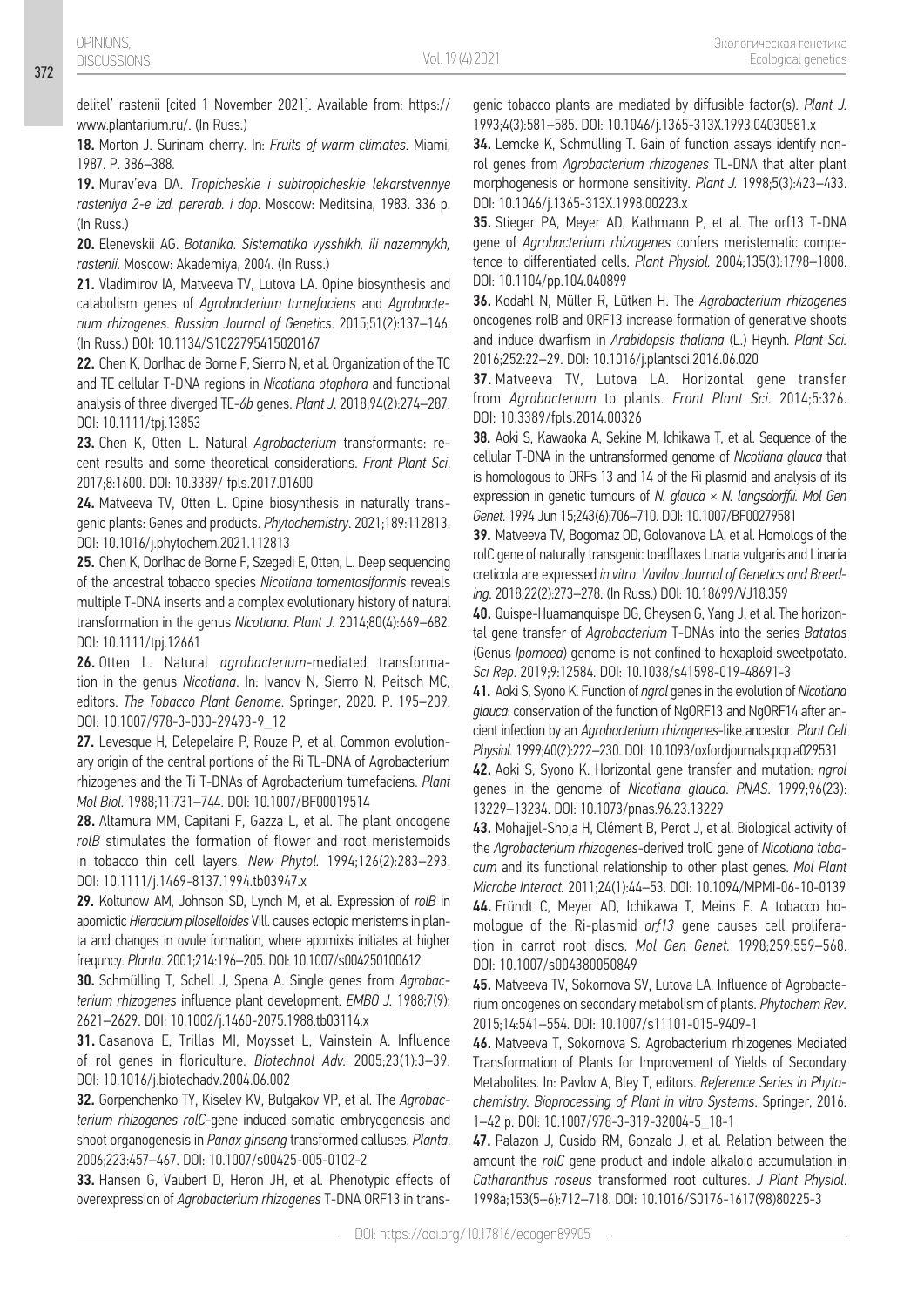48. Palazon J, Cusido RM, Roig C, Pino MT. Expression of the *rolC* gene and nicotine production in transgenic roots and their regenerated plants. *Plant Cell Rep*. 1998b;17:384–390. DOI: 10.1007/s002990050411

49. Amini G, Sokornova SV, Mohajjel-Shoja H, et al. Induced expression of rolC for study of its effect on the expression of genes associated with nicotine synthesis in tobacco. *Ecological genetics*. 2020;18(4):413–422. DOI: 10.17816/ecogen33768

50. Clément B, Perot J, Geoffroy P, et al. Abnormal accumulation of sugars and phenolics in tobacco roots expressing the Agrobacterium T-6b oncogene and the role of these compounds in 6b-induced growth. *Mol Plant-Microbe Interact*. 2007;20(1):53–62. DOI: 10.1094/MPMI-20-0053

51. Matveeva T, Berezina E, Isaeva I, et al. Influence of some *rol* genes on sugar content in *Nicotiana* and *Vaccinium*. *BIO Web of Conferences*. 2020;18:00020. DOI: 10.1051/bioconf/20201800020

## СПИСОК ЛИТЕРАТУРЫ

1. Ormeno-Orrillo E., Servín-Garciduenas L.E., Rogel M.A., et al. Taxonomy of rhizobia and agrobacteria from the *Rhizobiaceae* family in light of genomics // Syst Appl Microbiol. 2015. Vol. 38. No. 4. P. 287–291. DOI: 10.1016/j.syapm.2014.12.002

2. Chilton M.D. *Agrobacterium* Ti plasmids as a tool for genetic engineering in plants. In: Rains D.W., Valentine R.C., Hollaender A., editors. Genetic Engineering of Osmoregulation, Basic Life Sciences. Boston: Springer, MA, 1980. Vol. 14. P. 23–31. DOI: 10.1007/978-1-4684-3725-6\_3

3. Nester E.W. *Agrobacterium*: nature's genetic engineer // Front Plant Sci*.* 2014. Vol. 5. ID730. DOI: 10.3389/fpls.2014.00730

4. Matveeva T.V. *Agrobacterium*-mediated transformation in the evolution of plants // Curr Top Microbiol Immunol. 2018. Vol. 418. P. 421–441. DOI: 10.1007/82\_2018\_ 80

5. Aubin E., El Baidouri M., Panaud O. Horizontal Gene Transfers in Plants // Life (Basel). 2021. Vol. 11. No. 8. ID857. DOI: 10.3390/life11080857 6. Koonin E.V., Wolf Y.I. Evolution of microbes and viruses: a paradigm shift in evolutionary biology? // Front Cell Infect Microbiol. 2012. Vol. 13. No. 2. ID119. DOI: 10.3389/fcimb.2012.00119

7. Richardson A.O., Palmer J.D. Horizontal gene transfer in plants // J Exp Bot. 2007. Vol. 58. No. 1. P. 1–9. DOI: 10.1093/jxb/erl148

8. Husnik F., McCutcheon J.P. Functional horizontal gene transfer from bacteria to eukaryotes // Nat Rev Microbiol. 2018. Vol. 16. No. 2. P. 67–79. DOI: 10.1038/nrmicro.2017.137

9. White F.F., Garfinkel D.J., Huffman G.A., et al. Sequences homologous to *Agrobacterium rhizogenes* T-DNA in the genomes of uninfected plants // Nature. 1983. Vol. 3012. P. 348–350. DOI: 10.1038/301348a0 10. Kyndt T., Quispe D., Zhai H., et al. The genome of cultivated sweet potato contains *Agrobacterium* T-DNAs with expressed genes: an example of a naturally transgenic food crop // PNAS. 2015. Vol. 112. No. 18. P. 5844–5849. DOI: 10.1073/pnas.1419685112

11. Matveeva T.V., Bogomaz D.I., Pavlova O.A., et al. Horizontal gene transfer from genus *Agrobacterium* to the plant *Linaria* in nature // Mol Plant Microbe Interact. 2012. Vol. 25. No. 12. P. 1542–1551. DOI: 10.1094/MPMI-07-12-0169-R

12. Matveeva T.V., Kosachev P.A. Sequences homologous to *Agrobacterium rhizogenes rolC* in the genome of *Linaria acutiloba* // Proceedings of 2013 International Conference on Frontiers of Envi52. Chen K, Dorlhac de Borne F, Julio E, et al. Root-specific expression of opine genes and opine accumulation in some cultivars of the naturally occurring GMO *Nicotiana tabacum*. *Plant J*. 2016;87(3):258–269. DOI: 10.1111/tpj.13196

53. Zhang Y, Wang D, Wang Y, et al. Parasitic plant dodder (*Cuscuta* spp.): a new natural *Agrobacterium*-to-plant horizontal gene transfer species. *Sci China Life Sci*. 2020;63:312–316. DOI: 10.1007/s11427-019-1588-x 54. Beauchamp CJ, Chilton WS, Dion P, Antoun H. Fungal ca-

tabolism of crown gall opines. *Appl Environ Microbiol*. 1990;56(1): 150–155. DOI: 10.1128/aem.56.1.150-155.1990

55. Sokornova SV, Matveeva TV. Phylogenetic Relationships of Ascomycetes Opine Synthases. *BMC Bioinformatics*. (accepted for publication) 56. Geddes BA, Paramasivan P, Joffrin A, et al. Engineering transkingdom signalling in plants to control gene expression in rhizosphere bacteria. *Nat Commun*. 2019;10:3430. DOI: 10.1038/s41467-019-10882-x

ronment, Energy and Bioscience (ICFEEB2013). China, Beijing: 2013. Р. 541–546.

13. Матвеева Т.В., Сокорнова С.В. Биологические особенности природно-трансгенных растений и их роль в эволюции // Физиология растений. 2017. Т. 64, № 5. C. 323–336. DOI: 10.1134/S1021443717050089

14. Matveeva T.V., Otten L. Widespread occurrence of natural genetic transformation of plants by *Agrobacterium* // Plant Mol Biol. 2019. Vol. 101. P. 415–437. DOI: 10.1007/s11103-019-00913-y

15. Matveeva T.V. New naturally transgenic plants: 2020 update // Biol Commun. 2021. Vol. 66. No. 1. P. 36–46. DOI: 10.21638/spbu03.2021.105

16. Лутова Л.А., Матвеева Т.В. Генная и клеточная инженерия в биотехнологии высших растений: учебник / под ред. И.А. Тихоновича. Санкт-Петербург: Эко-Вектор, 2016. 167 с.

17. https://www.plantarium.ru/ [интернет]. Плантариум. Растения и лишайники России и сопредельных стран: открытый онлайнатлас и определитель растений [дата обращения 1.11.2021]. Доступ по ссылке: https://www.plantarium.ru/.

18. Morton J. Surinam cherry. In: Fruits of warm climates. Miami, 1987. P. 386–388.

19. Муравьева Д.А. Тропические и субтропические лекарственные растения: 2-е изд. перераб. и доп. Москва: Медицина, 1983. 336 с.

20. Еленевский А.Г. Ботаника. Систематика высших, или наземных, растений. Москва: Академия, 2004.

21. Владимиров И.А., Матвеева Т.В., Лутова Л.А. Гены биосинтеза и катаболизма опинов // Генетика. 2015. Т. 51, № 2. С. 137–146. DOI: 10.1134/S1022795415020167

22. Chen K., Dorlhac de Borne F., Sierro N., et al. Organization of the TC and TE cellular T-DNA regions in *Nicotiana otophora* and functional analysis of three diverged *TE*-*6b* genes // Plant J. 2018. Vol. 94. No. 2. P. 274–287. DOI: 10.1111/tpj.13853

23. Chen K., Otten L. Natural *Agrobacterium* transformants: recent results and some theoretical considerations // Front Plant Sci. 2017. Vol. 8. ID1600. DOI: 10.3389/fpls.2017.01600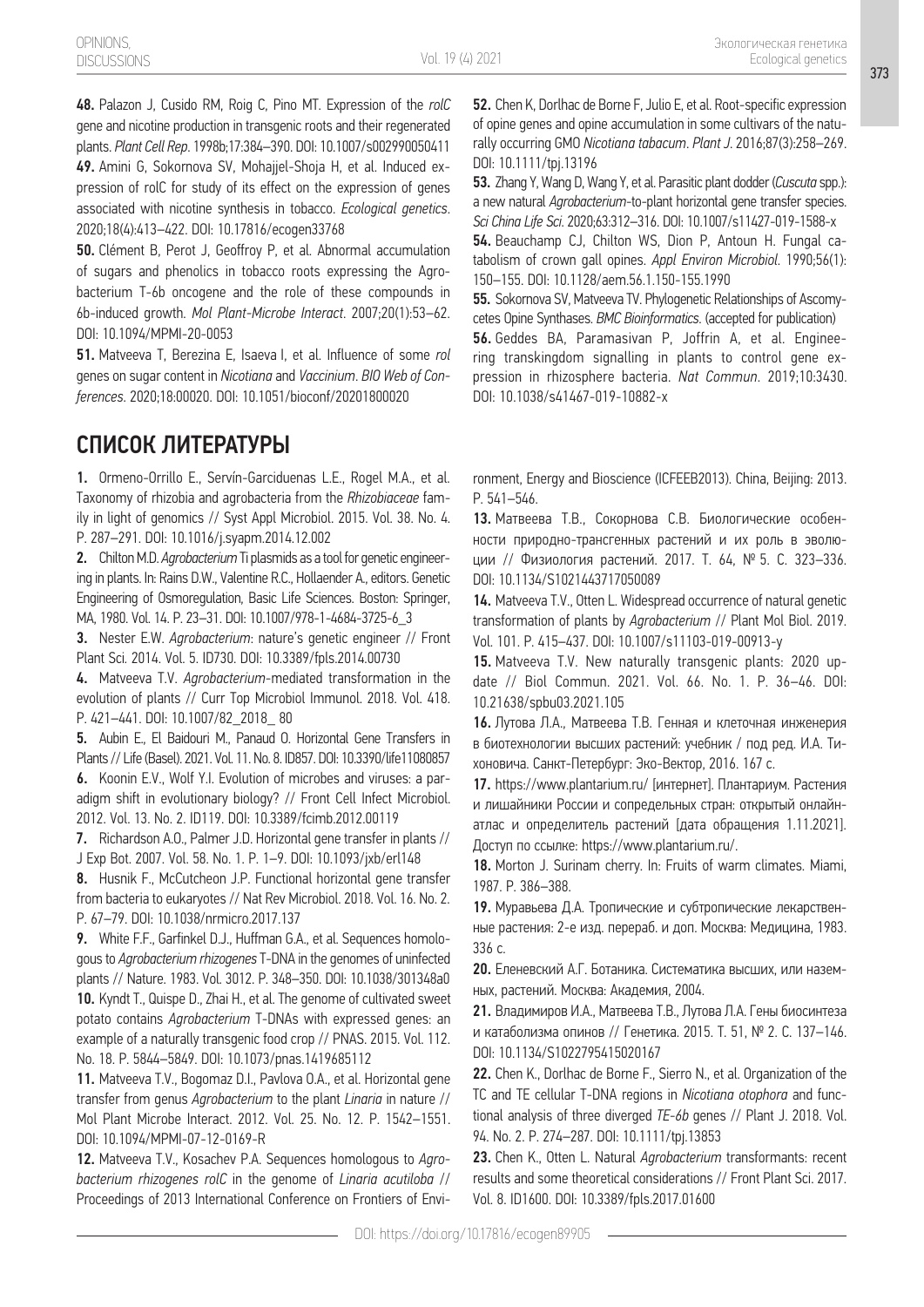24. Matveeva T.V., Otten L. Opine biosynthesis in naturally transgenic plants: Genes and products // Phytochemistry. 2021. Vol. 189. ID112813. DOI: 10.1016/j.phytochem.2021.112813

25. Chen K., Dorlhac de Borne F., Szegedi E., Otten L. Deep sequencing of the ancestral tobacco species *Nicotiana tomentosiformis* reveals multiple T-DNA inserts and a complex evolutionary history of natural transformation in the genus *Nicotiana* // Plant J. 2014. Vol. 80. No. 4. P. 669–682. DOI: 10.1111/tpj.12661

26. Otten L. Natural *agrobacterium*-mediated transformation in the genus *Nicotiana*. In: Ivanov N., Sierro N., Peitsch M.C., editors. The Tobacco Plant Genome. Springer: 2020. Р. 195–209. DOI: 10.1007/978-3-030-29493-9\_12 27. Levesque H., Delepelaire P., Rouze P., et al. Common evolutionary origin of the central portions of the Ri TL-DNA of Agrobacterium rhizogenes and the Ti T-DNAs of Agrobacterium tumefaciens // Plant Mol Biol. 1988. Vol. 11. P. 731–744. DOI: 10.1007/BF00019514

28. Altamura M.M., Capitani F., Gazza L., et al. The plant oncogene rolB stimulates the formation of flower and root meristemoids in tobacco thin cell layers // New Phytol*.* 1994. Vol. 126. No. 2. P. 283–293. DOI: 10.1111/j.1469-8137.1994.tb03947.x

29. Koltunow A.M., Johnson S.D., Lynch M., et al. Expression of *rolB* in apomictic *Hieracium piloselloides* Vill. causes ectopic meristems in planta and changes in ovule formation, where apomixis initiates at higher frequency // Planta. 2001. Vol. 214. P. 196–205. DOI: 10.1007/s004250100612

30. Schmülling T., Schell J., Spena A. Single genes from *Agrobacterium rhizogenes* influence plant development // EMBO J*.* 1988. Vol. 7. No. 9. P. 2621–2629. DOI: 10.1002/j.1460-2075.1988.tb03114.x

31. Casanova E., Trillas M.I., Moysset L., Vainstein A. Influence of rol genes in floriculture // Biotechnol Adv*.* 2005. Vol. 23. No. 1. P. 3–39. DOI: 10.1016/j.biotechadv.2004.06.002

32. Gorpenchenko T.Y., Kiselev K.V., Bulgakov V.P., et al. The *Agrobacterium rhizogenes rolC*-gene induced somatic embryogenesis and shoot organogenesis in *Panax ginseng* transformed calluses // Planta. 2006. Vol. 223. P. 457–467. DOI: 10.1007/s00425-005-0102-2 33. Hansen G., Vaubert D., Heron J.H., et al. Phenotypic effects of overexpression of *Agrobacterium rhizogenes* T-DNA ORF13 in transgenic tobacco plants are mediated by diffusible factor(s) // Plant J*.* 1993. Vol. 4. No. 3. P. 581–585. DOI: 10.1046/j.1365-313X.1993.04030581.x

34. Lemcke K., Schmülling T. Gain of function assays identify non-rol genes from *Agrobacterium rhizogenes* TL-DNA that alter plant morphogenesis or hormone sensitivity // Plant J. 1998. Vol. 15. No. 3. P. 423–433. DOI: 10.1046/j.1365-313X.1998.00223.x

35. Stieger P.A., Meyer A.D., Kathmann P., et al. The orf13 T-DNA gene of *Agrobacterium rhizogenes* confers meristematic competence to differentiated cells // Plant Physiol*.* 2004. Vol. 135. No. 3. P. 1798–1808. DOI: 10.1104/pp.104.040899

36. Kodahl N., Müller R., Lütken H. The *Agrobacterium rhizogenes* oncogenes rolB and ORF13 increase formation of generative shoots and induce dwarfism in *Arabidopsis thaliana* (L.) Heynh // Plant Sci*.* 2016. Vol. 252. P. 22–29. DOI: 10.1016/j.plantsci.2016.06.020

**37.** Matveeva T.V., Lutova L.A. Horizontal gene transfer from *Agrobacterium* to plants // Front Plant Sci. 2014. Vol. 5. ID326. DOI: 10.3389/fpls.2014.00326

38. Aoki S., Kawaoka A., Sekine M., et al. Sequence of the cellular T-DNA in the untransformed genome of *Nicotiana glauca* that is homologous to ORFs 13 and 14 of the Ri plasmid and analysis of its expression in genetic tumours of *N. glauca* × *N. langsdorffii*. Mol Gen Genet. 1994;243(6):706–710. DOI: 10.1007/BF00279581.

39. Матвеева Т.В., Богомаз О.Д., Голованова Л.А., и др. Гомологи гена rolC природно-трансгенных льнянок *Linaria vulgaris* и *Linaria creticola* экспрессируются *in vitro* // Вавиловский журнал генетики и селекции. 2018. Т. 22, № 2. С. 273–278. DOI: 10.18699/VJ18.359

40. Quispe-Huamanquispe D.G., Gheysen G., Yang J., et al. The horizontal gene transfer of *Agrobacterium* T-DNAs into the series *Batatas*  (Genus *Ipomoea*) genome is not confined to hexaploid sweetpotato // Sci Rep. 2019. Vol. 9. ID12584. DOI: 10.1038/s41598-019-48691-3

41. Aoki S., Syono K. Function of *ngrol* genes in the evolution of *Nicotiana glauca*: conservation of the function of NgORF13 and NgORF14 after ancient infection by an *Agrobacterium rhizogenes*-like ancestor // Plant and Cell Physiol*.* 1999. Vol. 40. No. 2. P. 222–230. DOI: 10.1093/oxfordjournals.pcp.a029531

42. Aoki S., Syono K. Horizontal gene transfer and mutation: *ngrol* genes in the genome of *Nicotiana glauca* // PNAS. 1999. Vol. 96. No. 23. P. 13229–13234. DOI: 10.1073/pnas.96.23.13229

43. Mohajjel-Shoja H., Clément B., Perot J., et al. Biological activity of the *Agrobacterium rhizogenes*-derived trolC gene of *Nicotiana tabacum* and its functional relationship to other plast genes // Mol Plant Microbe Interact*.* 2011. Vol. 24. No. 1. P. 44–53. DOI: 10.1094/MPMI-06-10-0139

44. Fründt C., Meyer A.D., Ichikawa T., Meins F. A tobacco homologue of the Ri-plasmid *orf13* gene causes cell proliferation in carrot root discs // Mol Gen Genet*.* 1998. Vol. 259. P. 559–568. DOI: 10.1007/s004380050849 45. Matveeva T.V., Sokornova S.V., Lutova L.A. Influence of Agrobacterium oncogenes on secondary metabolism of plants // Phytochem Rev. 2015. Vol. 14. P. 541–554. DOI: 10.1007/s11101-015-9409-1

46. Matveeva T., Sokornova S. Agrobacterium rhizogenes Mediated Transformation of Plants for Improvement of Yields of Secondary Metabolites. In: Pavlov A., Bley T., editors. Reference Series in Phytochemistry. Bioprocessing of Plant *in vitro* Systems. Springer: 2016. P. 1–42. DOI: 10.1007/978-3-319-32004-5\_18-1

47. Palazon J., Cusido R.M., Gonzalo J., et al. Relation between the amount the *rolC* gene product and indole alkaloid accumulation in *Catharanthus roseus* transformed root cultures // J Plant Physiol. 1998a. Vol. 153. No. 5–6. P. 712–718. DOI: 10.1016/S0176-1617(98)80225-3

48. Palazon J., Cusido R.M., Roig C., Pino M.T. Expression of the *rolC* gene and nicotine production in transgenic roots and their regenerated plants // Plant Cell Rep. 1998b. Vol. 17. P. 384–390. DOI: 10.1007/s002990050411

49. Amini G., Sokornova S.V., Mohajjel-Shoja H., et al. Induced expression of rolC for study of its effect on the expression of genes associated with nicotine synthesis in tobacco // Ecological genetics. 2020. Vol. 18. No. 4. P. 413–422. DOI: 10.17816/ecogen33768

50. Clément B., Perot J., Geoffroy P., et al Abnormal accumulation of sugars and phenolics in tobacco roots expressing the Agrobacterium T-6b oncogene and the role of these compounds in 6b-induced growth // Mol Plant Microbe Interact. 2007. Vol. 20. No. 1. P. 53–62. DOI: 10.1094/MPMI-20-0053

51. Matveeva T., Berezina E., Isaeva I., et al. Influence of some *rol* genes on sugar content in *Nicotiana* and *Vaccinium*// BIO Web of Conferences. 2020. Vol. 18. ID00020. DOI: 10.1051/bioconf/20201800020 52. Chen K., Dorlhac de Borne F., Julio E., et al. Root-specific expression of opine genes and opine accumulation in some cultivars of the naturally occurring GMO *Nicotiana tabacum* // Plant J. 2016. Vol. 87. No. 3. P. 258–269. DOI: 10.1111/tpj.13196